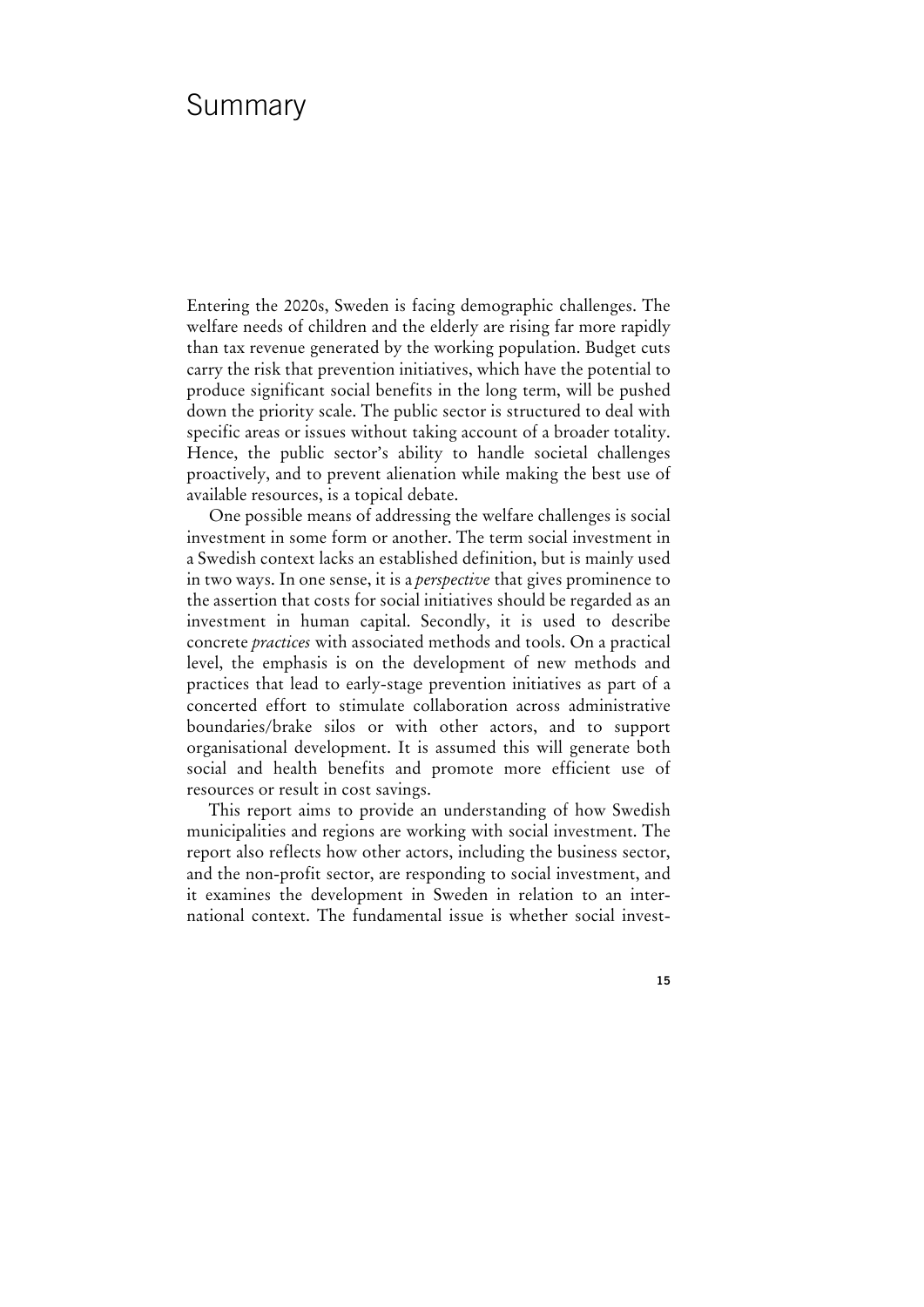ment, both as a concept and in practice, offers a new means to increase prevention and to foster more efficient use of resources over time and between sectors.

The report is based on four overall questions:

- 1. How widespread is social investment as a concept within municipalities and regions?
- 2. How is the concept perceived and what are the underlying reasons for working with social investment?
- 3. How is work on social investment being pursued, and what structural obstacles are there, what do these consist of and how are they perceived by different actors?
- 4. What possible effects and results can be ascertained in the form of a) outcomes for people, operations and socioeconomic effects, b) changes on a more structural level in terms of organisation, coordination, and management of public sector.

Research is limited and an update is needed to reveal the extent to which social investment is having an impact in the local municipalities and regional contexts. This report is based on newly acquired empirical material in the form of a survey questionnaire sent out to all municipalities and regions, which is a follow-up of a 2014 questionnaire, and in-depth studies dealing with some of municipalities and regional practices. About sixty interviews were conducted with various individuals, including representatives from Swedish industry, NGO:s, our neighbouring countries, and the EU, all of whom are involved in different ways in processes related to the notion of social investment.

Social investment within municipalities and regions differ in scope and nature. The point of departure for this report is mainly the pathways that are represented to a varying degree in Sweden:

– Social investment as a *perspective* for clarifying investment in human capital and the value of investing in early-stage prevention initiatives.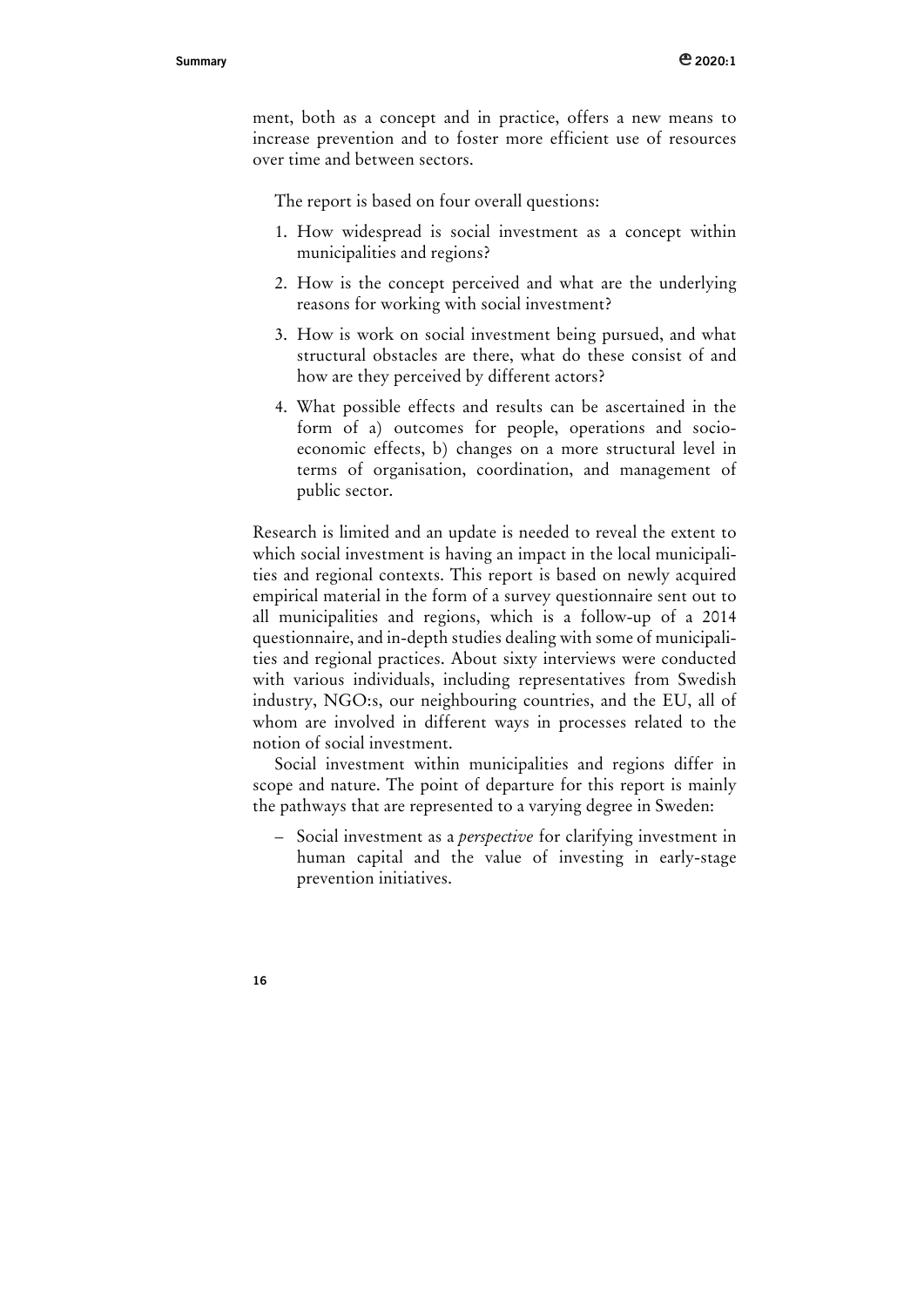- Social investment in the form of a funding provision for a specific initiative, which compared to normal working practice is expected to generate a better outcome for the target group and in time lead to lower socioeconomic costs (termed *social investment funds*).
- Social investment as a model for inducing different actors to join forces and work towards a defined objective, with financial risk allocation linked to social and economic outcomes as a supporting principle (*Social Impact Bond*).

A fourth pathway that has been identified but which is not yet represented in Sweden, is social investment as a financial instrument, i.e. *social bonds*, similar to green bonds.

## *How common is social investment in municipalities and regions?*

Some 47 per cent of municipalities (137) have worked with social investment in one form or another. Of these, 70 have allocated funding specifically for social investment (social investment funds), which is an increase of 29 per cent compared to 2014. A certain degree of movement can be noted as around 20 municipalities that worked with the concept in 2014 were no longer doing so in 2018, whilst around 30 have been added. In every sixth municipalities the opinion is that this work has become more accepted, and a total of 111 municipalities, or 38 per cent, have on at least one occasion implemented an initiative that could be defined as a social investment. This way of working is applied primarily within larger municipalities with either by left-wing parties or cross-bloc majorities.

Allocation of funding for social investment is relatively limited in relation to the turnover of municipalities and regions and is equivalent to around 0.1 per cent of the municipalities' total costs. The size of what are termed social investment funds varies between one million kronor and 300 million kronor, with an average of five million kronor. Our study shows that a total of 744 million kronor was allocated to social investment in 2016 (1,687 million if open responses from the questionnaire are included), of which around one-third was utilised.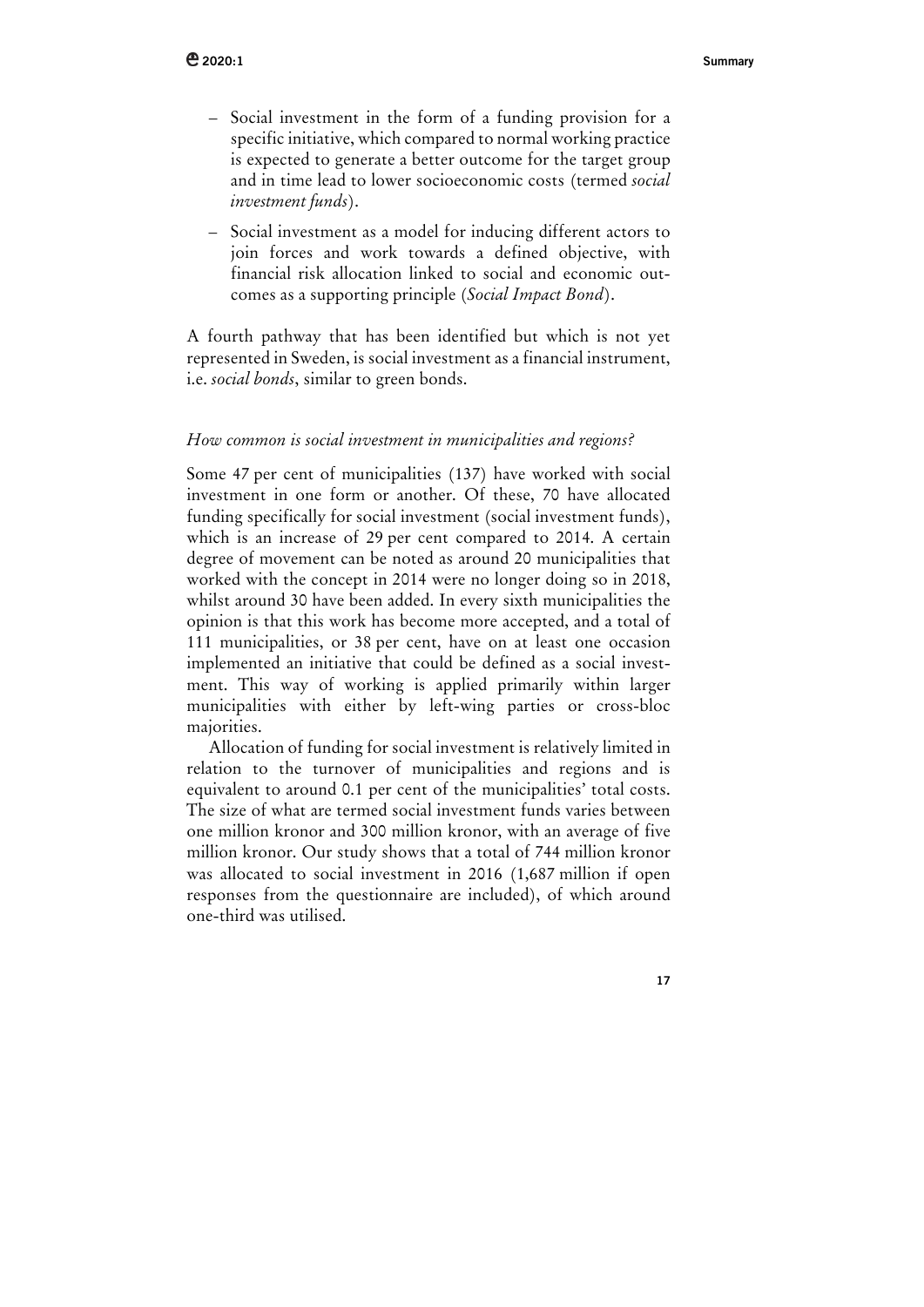Since 2014, social investment has been implemented in 11 out of the 20 regions. In six regions, no work related to social investment appears to have taken place. Five out of 20 regions, report that they have allocated funding for social investment. Compared with the 2014 survey, the picture remains relatively unchanged. Social investment funding varies between 10 and 30 million kronor.

Only the municipality of Norrköping has a social impact bond with an external funding body, and in the municipalities of Botkyrka and Örnsköldsvik two so-called "internal social impact bonds" are in operation, aimed at reducing sick-leave.

Even if the number of municipalities and regions that have made special funding provisions for social investment has increased over time, the volume in relation to the operating budget is low and the impact has been modest. However, over the past four years we have seen the emergence of social investment as an approach or perspective, which can be attributed to developments internationally, and to growing interest shown by the business sector and non-governmental organizations.

## *Motives and driving forces*

In the 70 municipalities and five regions that have allocated funding for social investment, the underlying motives have been set out in politically decided guidelines. The motives that stand out within the municipalities and regions are:

- Test and develop new methods and working practices for early-stage prevention initiatives.
- Bridge vertical organisational structures/brake silos through inter-departmental collaboration and/or collaboration with other bodies.
- Act as a tool to promote organisational development and a learning organisation.
- Generate social and economic benefits and make more efficient use of resources.

What has emerged is criticism among some observers towards the concept of social investment as it is considered to conflict with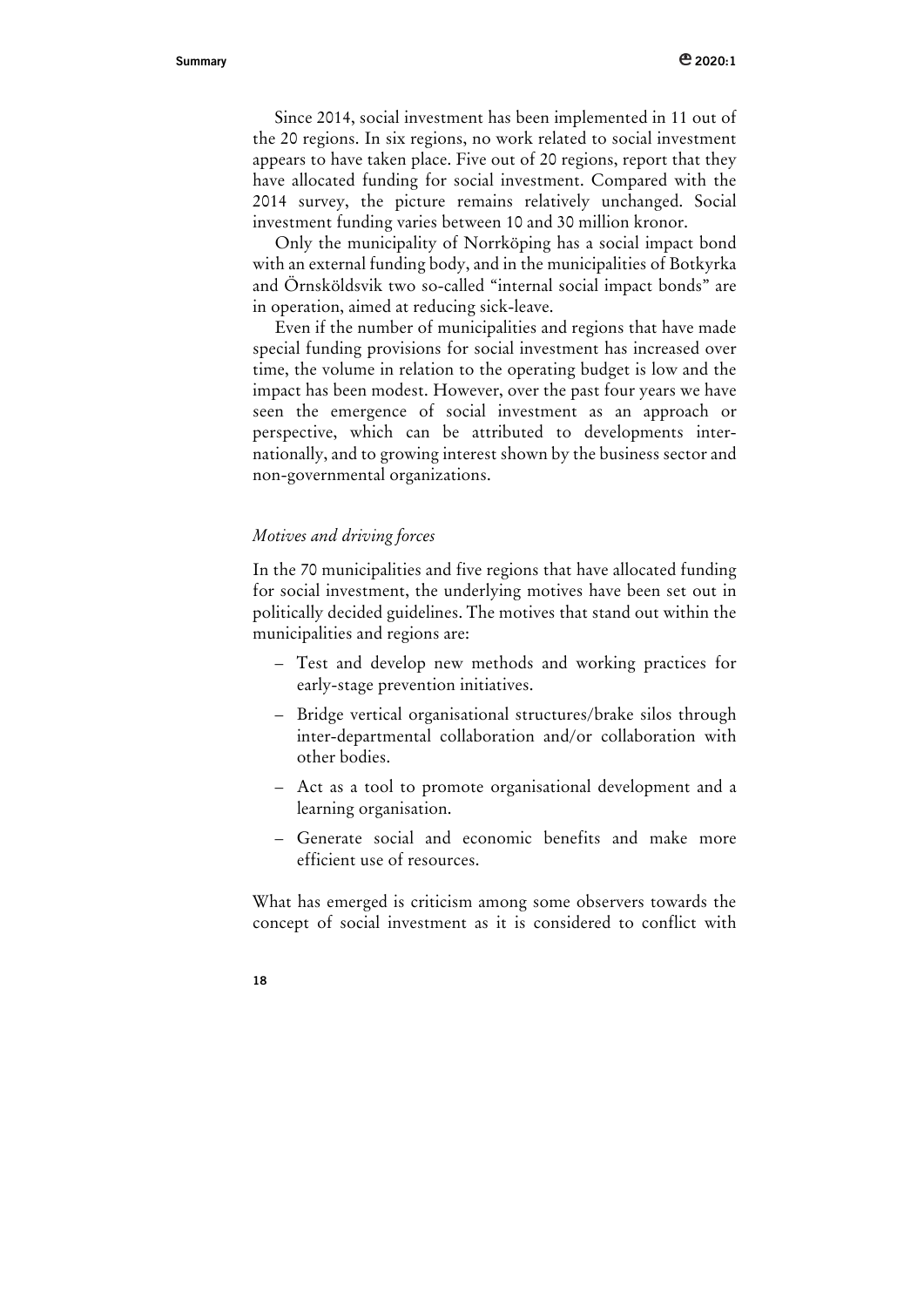municipal economic control and established accounting principles. The term *social investment fund*, has led to confusion as it is not actually a fund but more a funding provision, either in the form of a grant in the operating budget or as allocated equity. The difference compared to traditional project funding can be found in the investment logic, where it should be possible to compare alternative courses of action, and in the working method, which is characterised by stricter requirements regarding evaluation of the impact on the target group and economic outcomes. The funding is dedicated to initiatives that transcend operational boundaries to stimulate collaboration and spread the risk between administrations/operating areas/brake silos. Investment in a Swedish municipal economic context is reserved purely for physical investment (buildings, roads etc.). Investment in human capital is regarded as public consumption, and as it is reported as a cost in the accounts it is regarded as direct expenditure rather than an investment. Budget planning and financial reporting follow this division, thus giving rise to terminological confusion.

## *Application*

Whilst the way the work around social investment is organised differs, the decision-making processes relating to social investment are still considered important, both on the political and administrative level. The social investment target groups comprise mainly children and young people, the unemployed, newly arrived immigrants, and people suffering from mental ill-health. The operating areas that are typically involved in work of this nature are social services, the education sector, including student health, and the labour market/employment sector.

# *Effects and results*

Our assessment is that social investments, both as a perspective and as a working method, have the potential to bridge vertical organisational structures by testing new ways of reaching risk groups that are difficult to reach. This approach is aimed at breaking down short-term budget thinking, promoting cooperation between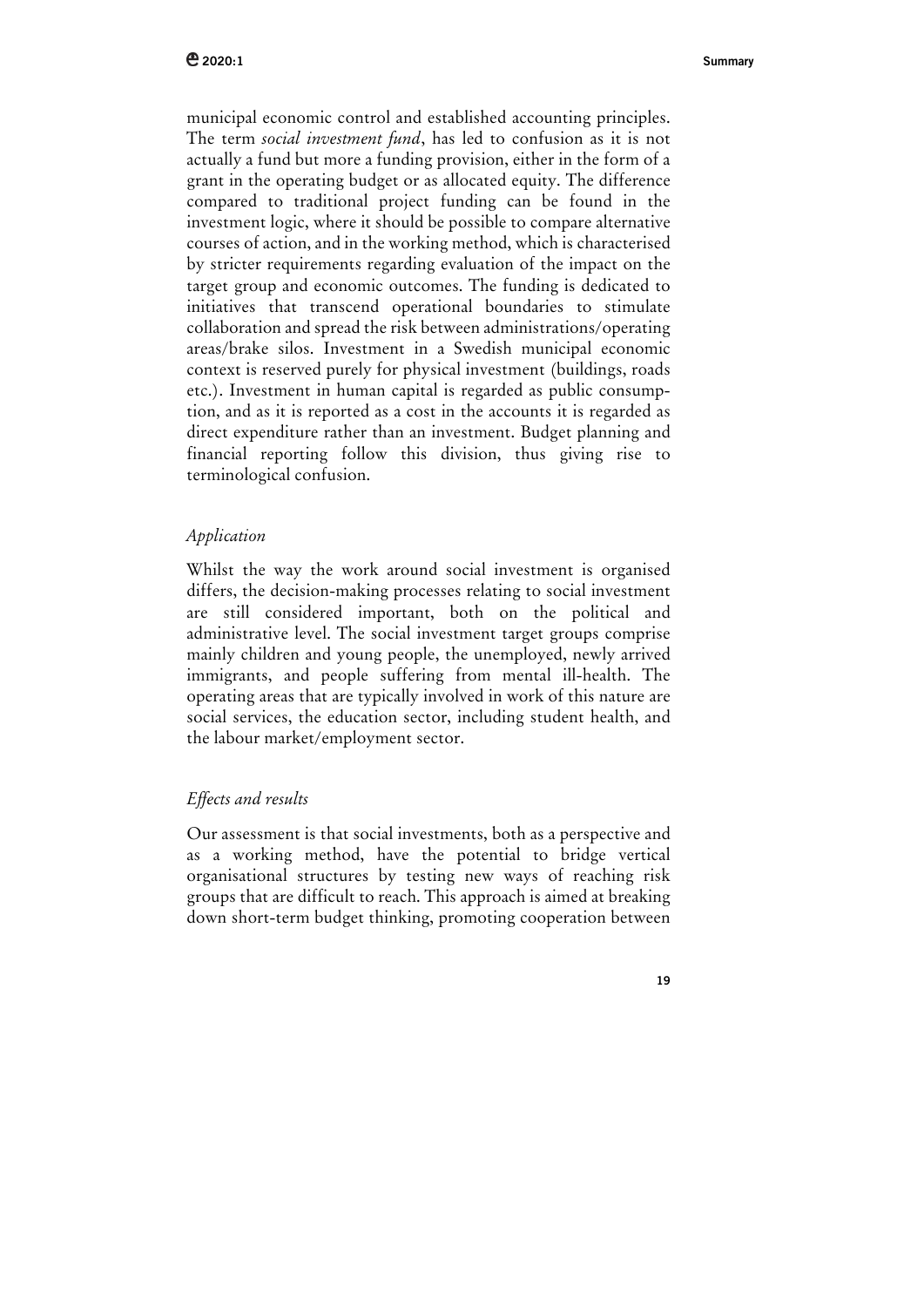governing bodies, and emphasising the value of outcomes, both from a human and a socioeconomic perspective. At the same time, there are structural obstacles, competence shortcomings in certain areas, and gaps in knowledge relating to social investments, all of which need to be investigated further.

The social investments that are taking place in Sweden and internationally are leading to important discussions on ways by which we can address external impact, complex societal challenges, and the need for proactivity in publicly funded systems, can be reinforced.

### *Recommendations*

Using the conclusions presented in the report, our main recommendations to the government focus on fostering an outcome culture and creating conditions for funding social investments within the public sector.

#### *1. Demand social outcomes in public management*

A lack of long-term consequence-based reasoning behind social initiatives pervades much of the public sector. Follow-up and reporting frequently focus on activities rather than outcomes. This applies both to projects as well as the follow-ups of ordinary welfare activities. The models that are designed and tested as social investment funds or social impact bonds involves needs analyses and consequence-based reasoning related to the actual outcomes and results that are achieved for the population. A clearer focus and more sophisticated analyses of how the best possible outcomes can be achieved and rewarded have the potential to provide activities for people that are more suited to purpose and at the same time promote more efficient resource management. A precondition for ensuring a clearer focus on outcomes is that decision-makers demand social and environmental outcomes from initiatives.

### *2. Establish a national competence centre/outcome laboratory*

Access to evidence-based methods, knowledge related to practical application, and the development of evaluation skills, are lacking in many municipalities, regions and public bodies. In Sweden, there is